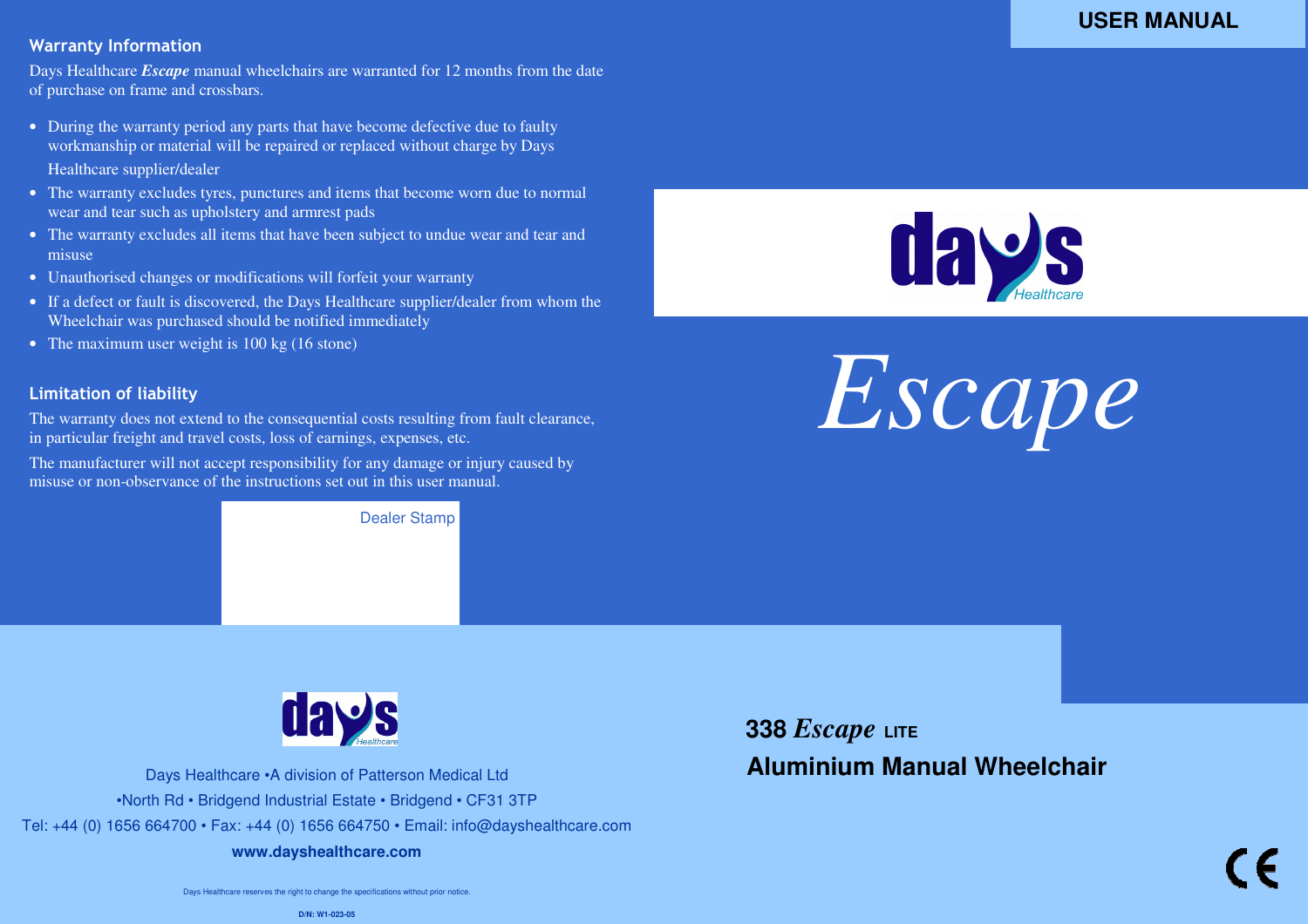# Technical Specifications

|                                   | 338N    | 338     |
|-----------------------------------|---------|---------|
| <b>Seat Width</b>                 | 41 cm   | 46 cm   |
| Seat Depth                        | 41 cm   | 41 cm   |
| Seat Height (front)               | 50 cm   | 50 cm   |
| <b>Backrest Height</b>            | 41 cm   | 41 cm   |
| Backrest Height (folded)          | 26 cm   | 26 cm   |
| Footrest Length (min)             | 37 cm   | 37 cm   |
| Footrest Length (max)             | 53 cm   | 53 cm   |
| Armrest Height                    | 21 cm   | 21 cm   |
| Overall Length                    | 90 cm   | 90 cm   |
| Overall Length (without footrest) | 64 cm   | 64 cm   |
| Overall Width (open)              | 53 cm   | 58 cm   |
| Overall Width (folded)            | 28 cm   | 28 cm   |
| Overall Height                    | 92 cm   | 92 cm   |
| Folding Handle Length             | 20 cm   | 20 cm   |
| Chair Weight                      | 11.5 kg | 11.5 kg |
| Maximum User Weight               | 100 kg  | 100 kg  |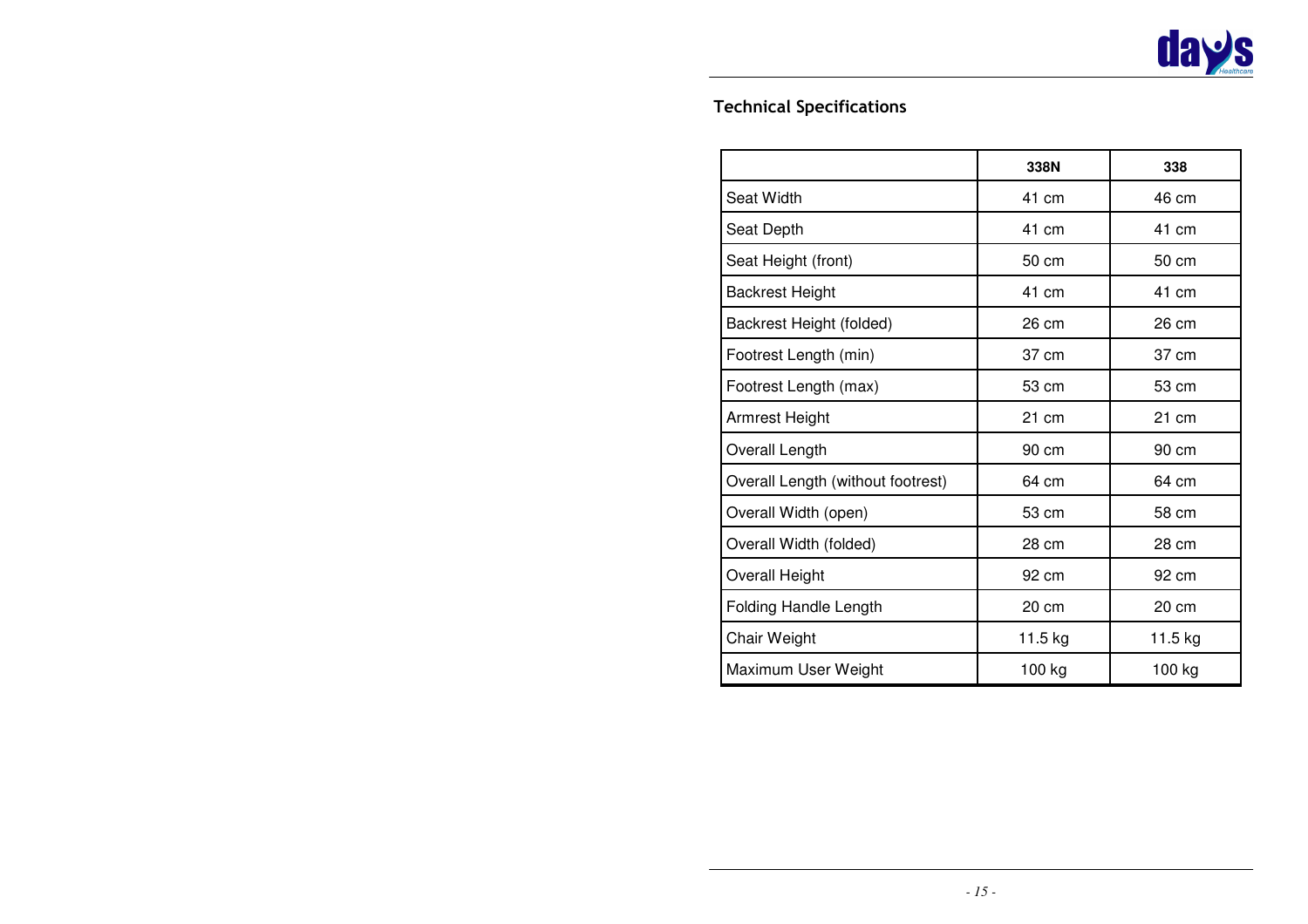# Maintenance & Inspection

We recommend that your wheelchair is serviced by your local dealer every twelve months. It is in your best interests, not only to ensure your personal safety but also to ensure long life and reliability. Regular service will identify early damage and worn components avoiding unnecessary faults occurring.

## Weekly check that:

- Manual brakes do not rub the tyres and secure the wheel when locked
- Castor bolts are tight and all fasteners are secure
- Arms operate and lock securely in front of rear sockets
- The drive wheels axles are secure and there is no excessive side movement or binding when spun
- Tyres do not show excessive wear or damage
- Castors for proper tension, i.e. spinning castors should come to gradual stop

## Monthly check that:

- Tyres are not excessively worn
- Handrims do not have sharp edges or any abrasion
- The chair rolls straight (no excessive drag or pull to one side)
- Pivot points are free of wear or looseness
- Seat and backrest upholstery is not for ripped or sagging
- Frames are not worn or bent

# Cleaning

Paintwork and plastic mouldings can be cleaned with a damp soft cloth of warm soapy water. Do not use any harsh abrasive cleaners, bleach base fluids or solvents.

Seat and back upholstery can be cleaned with a general purpose upholstery cleaner or sponged with warm soapy water.

# Table of Contents

| Introduction                 | 4 | Footrests                          | 9   |
|------------------------------|---|------------------------------------|-----|
| Intended Use                 | 4 | Manual Brake                       | 9   |
| <b>Technical Description</b> | 4 | <b>Folding Back</b>                | 9   |
| Feature Guide                | 5 | Folding the Chair                  | 10  |
| Safety Guidelines            | 6 | Unfolding the Chair                | 10  |
| Safe Operation               | 7 | Transferring to and from the Chair | 11  |
| <b>Adjustment Procedures</b> | 8 | Tyres                              | 11  |
| <b>Footrest Adjustments</b>  | 8 | Slopes & Gradients                 | 11  |
| Heel and Calf Straps         | 8 | Wheelchair Assistance              | 12. |
| Backrest Height              | 8 | Transportation                     | 13  |
| Seat Belt                    | 8 | Maintenance Inspection             | 14  |
| Anti-tippers                 | 8 | Cleaning                           | 14  |
| Operations of Use            | 9 | <b>Technical Specifications</b>    | 15  |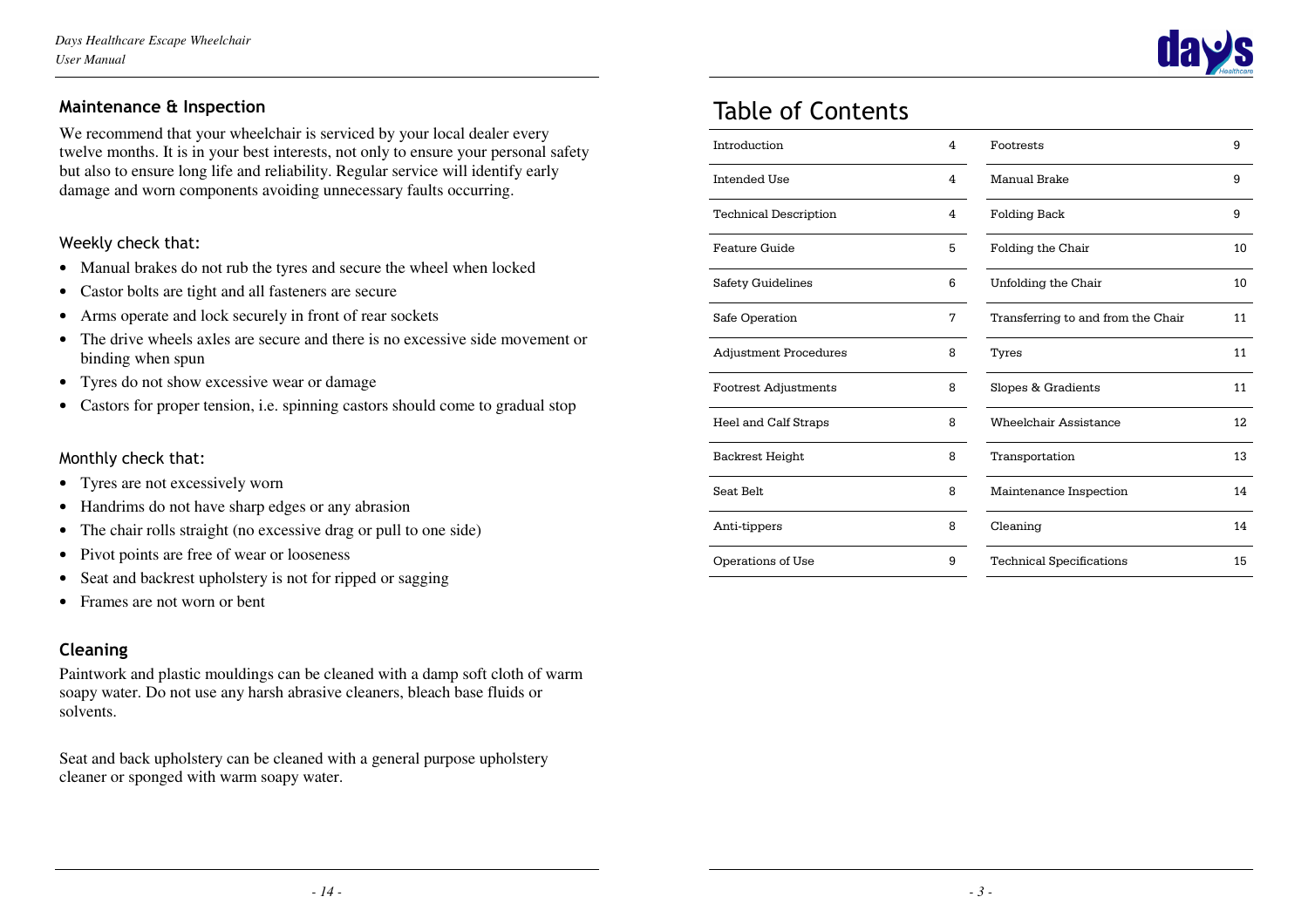

### **Introduction**

Welcome to the Days Healthcare *Escape* manual wheelchair and thank you for choosing our product. This latest model has been designed with specific practical user needs in mind. It combines solid, rugged construction, safety and performance. We are confident that it will prove a reliable companion in your home as well as outdoors.

This manual contains some useful tips and information on safety, operation and maintenance. Please read it carefully to ensure that you get maximum enjoyment and benefit from your new independence and mobility.

Whenever you require special advice and attention do not hesitate to contact your local Days Healthcare dealer. He has all the equipment and know-how to provide an expert service and assistance on technical and clinical applications to suit your particular need.

## Intended Use

The *Escape* manual wheelchairs are intended to assist and improve mobility for those individuals who are less able or have walking difficulties who wish to maintain their independence and freedom.

Your day to day activities will depend on your physical capabilities and your own specific circumstances. If in doubt seek medical advice first.

The information is this booklet provides a general guide on how to use your chair safely and correctly. Do not use the chair without reading this manual first.

# Technical Description

The Days Healthcare *Escape* manual wheelchair has a maximum carrying capacity of 100 kg (16 stone) which must never be exceeded. It is classified as an 'Invalid Carriage' for use indoors, on pavements, footpaths, pedestrian zones and areas free from motor traffic. Use on the road or highway is not allowed except for the purpose of crossing.

# **Transportation**

We recommend that you do not sit on your wheelchair when in a vehicle, but transfer to a vehicle seat. A wheelchair secured in a vehicle will not provide the equivalent safety level and security as the vehicle's seating systems.



To assist you in storing the chair for transportation. First remove the footrests, fold down the rear push handles and fold the chair as described in earlier paragraph.

Ensure the back upholstery folds to the rear of the chair and in a tidy manner.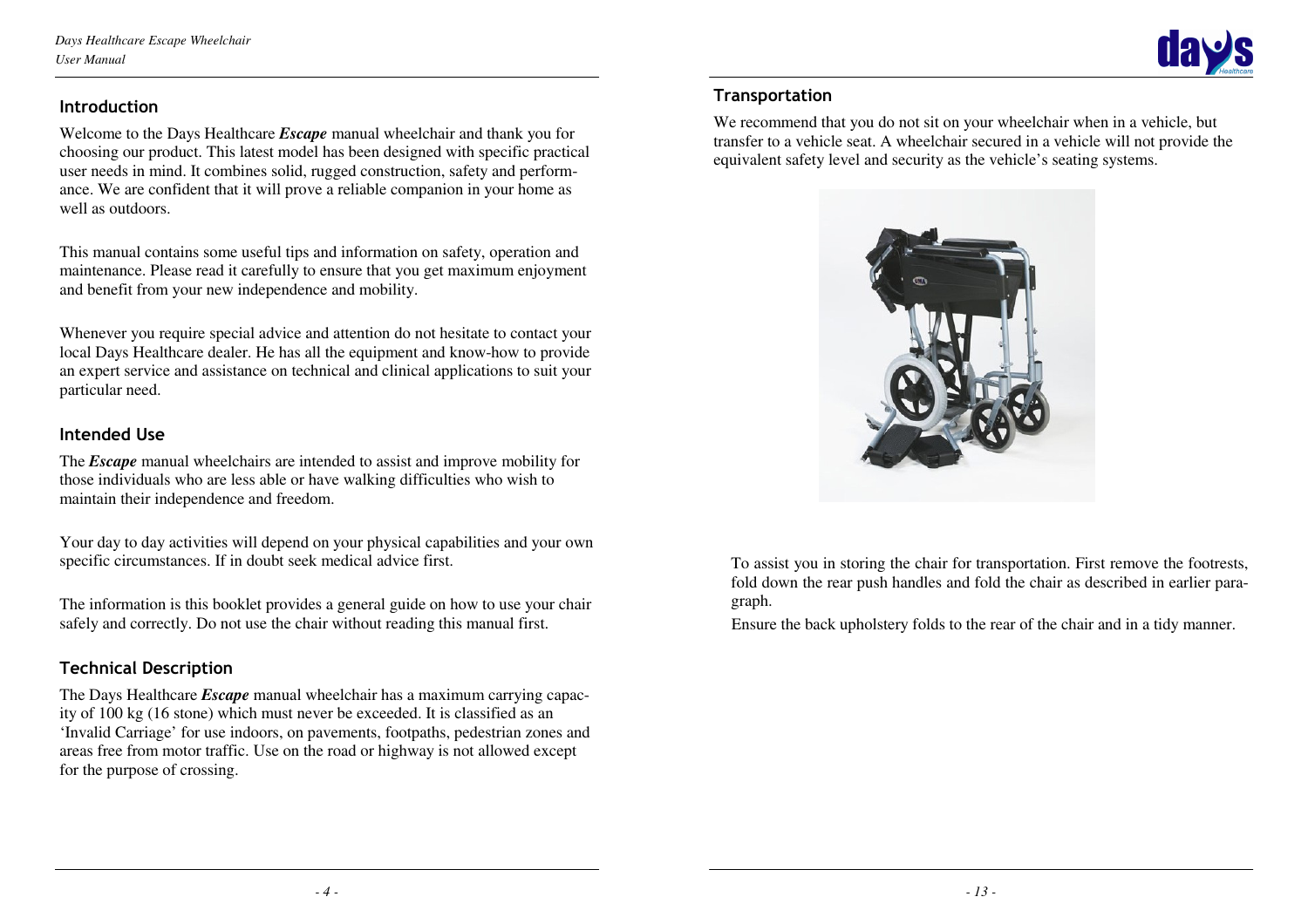## Wheelchair Assistance

#### Practical Use

Many activities require the wheelchair owner to reach, bend and transfer in and out of the wheelchair. These movements will cause a change to the normal balance, the centre of gravity and weight distribution of the wheelchair.

To determine and establish your particular safety limits, activities involving reaching, bending and transferring should first be practised with a qualified health care professional.

# Tilting

**WARNING!** Do not tilt the wheelchair without assistance.

- 1) The attendant should grasp the push handles securely, making sure that the handle grips are firmly attached.
- 2) Inform the chair occupant before tilting the chair and remind him/her to lean back. Be sure the occupant's feet and hands are clear of all wheels.
- 3) Place one foot on the tipping lever and apply a continuous motion until the balance point is achieved. At this point, the attendant will feel a difference in weight distribution (this usually occurs at about 14° angle).
- 4) Turn the wheelchair in the direction required.
- 5) Lower the front end, placing one foot on the tipping lever and grasping the push handles to **slowly** lower to the ground.
- **NOTE**: After mastering the techniques of tilting the chair, use this procedure to tackle kerbs, steps, etc.

#### Kerbs

- 1) The attendant should stand on the pavement and turn the chair so that the rear wheels are against the kerb.
- 2) The chair should be tilted back to the balance point and in one continuous movement, the rear wheels should be pulled up and over the kerb.
- **NOTE:** We recommend that two attendants are utilised for this procedure.







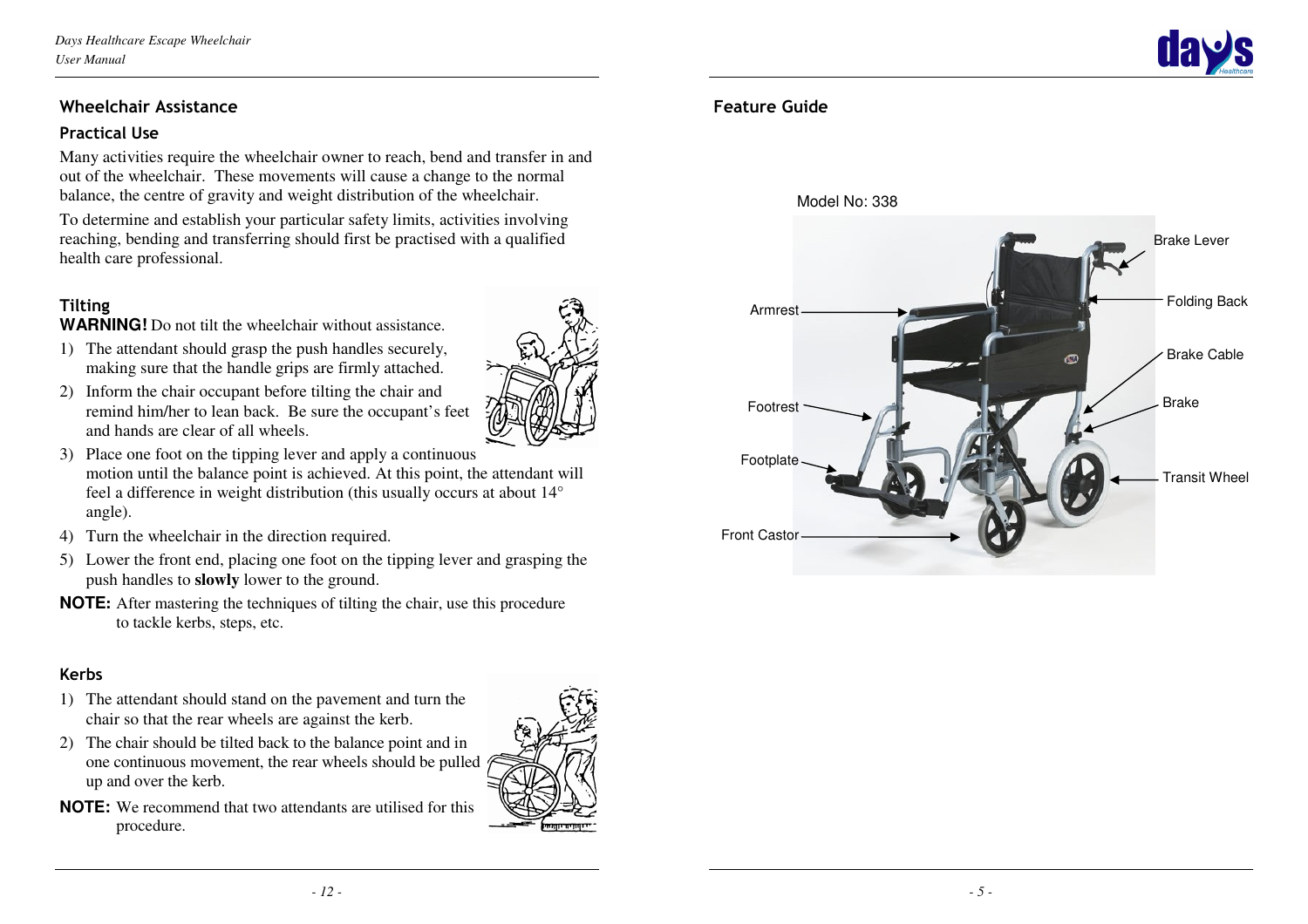

# Safety Guidelines

- $\rightarrow$  Do not use on the road, except when crossing between pavements. When crossing the carriageway of a public road always take extra care and observe the Highway code
- $\rightarrow$  Do not ride over deep, soft terrain (soft dirt, loose gravel, deep grass)
- $\rightarrow$  Do not attempt to mount a kerb without assistance
- $\rightarrow$  Do not carry passengers
- $\rightarrow$  We recommend that you do not sit on your wheelchair when in a vehicle, but transfer to a vehicle seat
- $\rightarrow$  Always engage a slow speed when going down gradients
- $\rightarrow$  Do not ride in reverse down a slope or kerb
- $\rightarrow$  Always keep your feet on the footplate when moving
- $\rightarrow$  Do not stand on the footplate when getting in or out of the chair
- $\rightarrow$  We recommend the use of safety belt
- Always keep your pneumatic tyres to the correct pressures
- $\rightarrow$  Do not use parts, accessories or adapters other then those authorised by Days Healthcare
- $\rightarrow$  Keep the wheelchair away from children. It is not intended to be used as a toy
- $\rightarrow$  The manual parking brakes are not designed for slowing-down

# Transferring to and from the Chair

Circumstances and individual needs will vary from person to person, but if there are difficulties we advise you to consult your therapeutic advisor who will help you to develop your skill for appropriate transfer method that suits you.



During transfer always make sure that the brakes are in a locked position and the wheelchair is manoeuvred as close as possible to the transfer seat.

# Tyres

Regularly check the condition of front & rear tyres for wear and tear. Contact your supplier for replacements.

If you have pneumatic tyres fitted, the pressure indicated on the side of the tyre wall should not be exceeded.

# Slopes and Gradients

Do not attempt to climb or descend beyond your limitations to avoid tipping over.

Note: - When travelling down or up a slope, avoid sharp turns, zigzag movements or moving across the slope



 Do not hang or store objects, shopping bags on the push handles or on the back of the chair, as this will affect rear stability.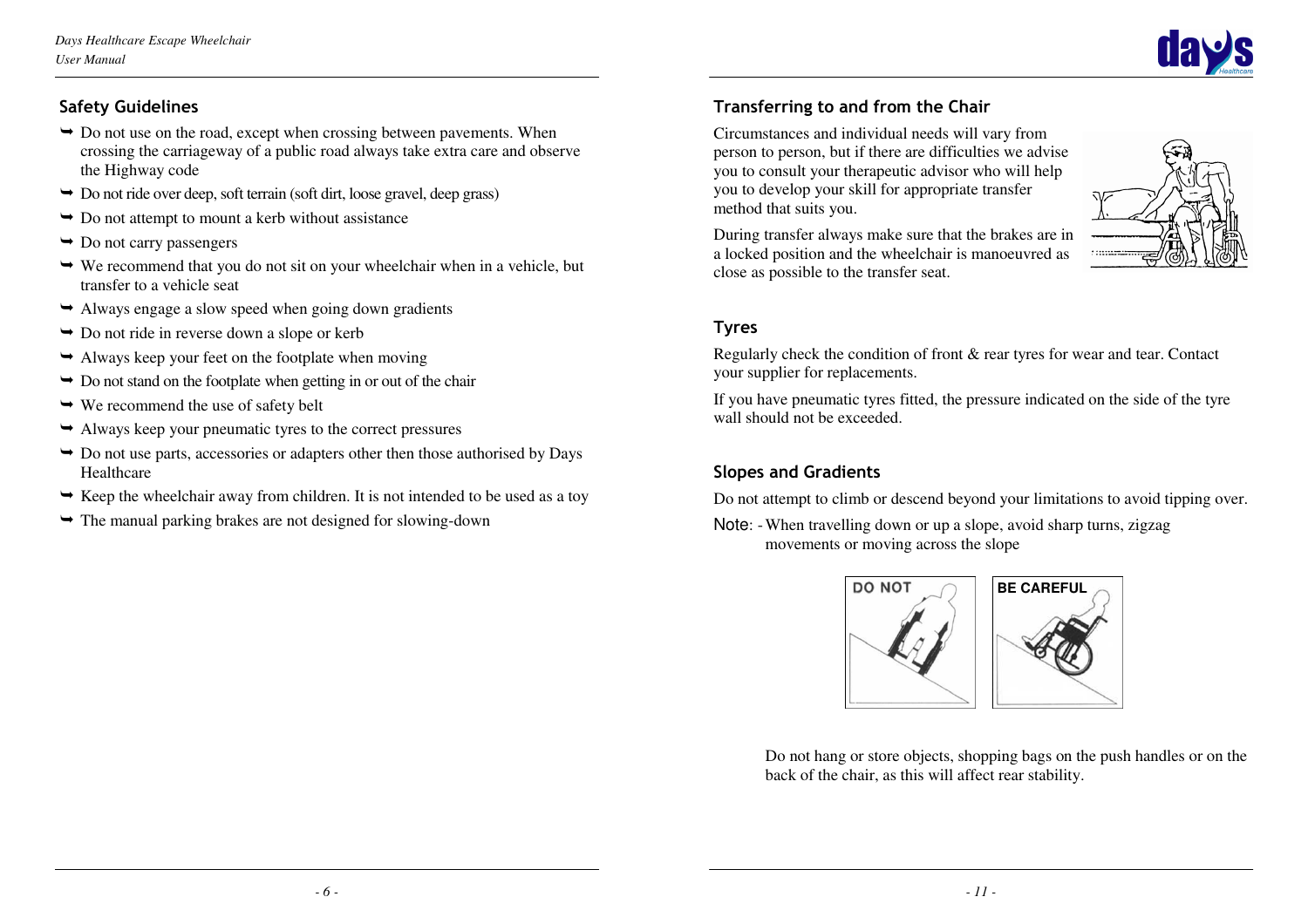*Days Healthcare Escape Wheelchair User Manual* 

# Folding the Chair

The wheelchair is folded by grasping the seat canvas at the front centre with one hand and at the rear with the other. A simple lifting action will draw both sides of the chair together into the folded position.

# Unfolding the Chair

When both wheels have been secured, grasp both side frames of the wheelchair and pull apart as far as possible or at least until there is sufficient room to push down on the sides of the seat canvas.



# Safe Operation

When using indoors beware of narrow doors, steps, high surfaces, protruding wall fittings and everyday household items such as children's toys, electrical appliances etc. Take extra care in kitchen environments.

To ensure stability and safe control you must maintain proper balance at all times. The wheelchair is designed to remain stable during normal use as long as you do not move you centre of gravity outside the normal seating position.

When reaching/bending forward do not lean your body out of the wheelchair further than the length of the armrests. Do not attempt to reach objects by sliding forwards to the edge of the seat.

When reaching/bending backwards do not reach any further than your arm will extend without changing your seating position.

Never attempt to use an escalator or stairway, always use a lift.

Occasionally check that the adjustments of the footrests are secure and are set in the most comfortable position for use.